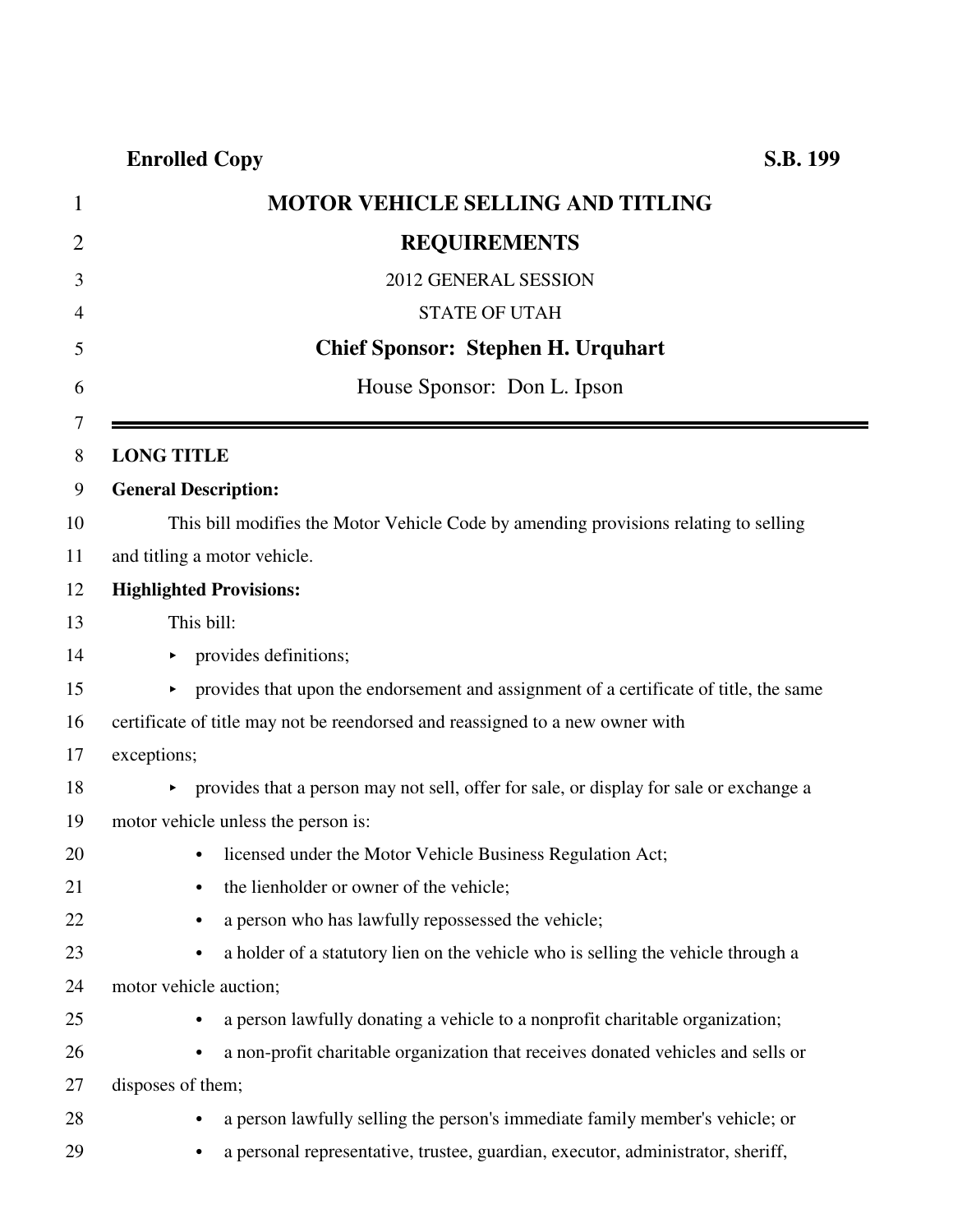|    | S.B. 199<br><b>Enrolled Copy</b>                                                                   |
|----|----------------------------------------------------------------------------------------------------|
| 30 | government entity, or other person who sells a vehicle under the powers and duties granted or      |
| 31 | imposed by law;                                                                                    |
| 32 | requires a new owner of a transferred vehicle, vessel, or outboard motor to obtain a               |
| 33 | certificate of title with exceptions;                                                              |
| 34 | establishes penalties and fines for violating the provisions; and<br>▶                             |
| 35 | makes technical changes.<br>▶                                                                      |
| 36 | <b>Money Appropriated in this Bill:</b>                                                            |
| 37 | None                                                                                               |
| 38 | <b>Other Special Clauses:</b>                                                                      |
| 39 | None                                                                                               |
| 40 | <b>Utah Code Sections Affected:</b>                                                                |
| 41 | <b>AMENDS:</b>                                                                                     |
| 42 | 41-1a-702, as last amended by Laws of Utah 1993, Chapter 221                                       |
| 43 | 41-1a-705, as enacted by Laws of Utah 1992, Chapter 1 and last amended by Laws of                  |
| 44 | Utah 1992, Chapter 218                                                                             |
| 45 | 41-3-702, as last amended by Laws of Utah 2009, Chapter 234                                        |
| 46 |                                                                                                    |
| 47 | Be it enacted by the Legislature of the state of Utah:                                             |
| 48 | Section 1. Section 41-1a-702 is amended to read:                                                   |
| 49 | 41-1a-702. Endorsement of assignment and warranty of title -- Co-owners.                           |
| 50 | (1) (a) To transfer a vehicle, vessel, or outboard motor the owner shall endorse the               |
| 51 | certificate of title issued for the vehicle, vessel, or outboard motor in the space for assignment |
| 52 | and warranty of title.                                                                             |
| 53 | (b) The endorsement and assignment shall include a statement of all liens or                       |
| 54 | encumbrances on the vehicle, vessel, or outboard motor.                                            |
| 55 | (c) Upon the endorsement and assignment of a certificate of title, the same certificate            |
| 56 | of title may not be reendorsed and reassigned to a new owner except as provided in Section         |
| 57 | $41-1a-705$ .                                                                                      |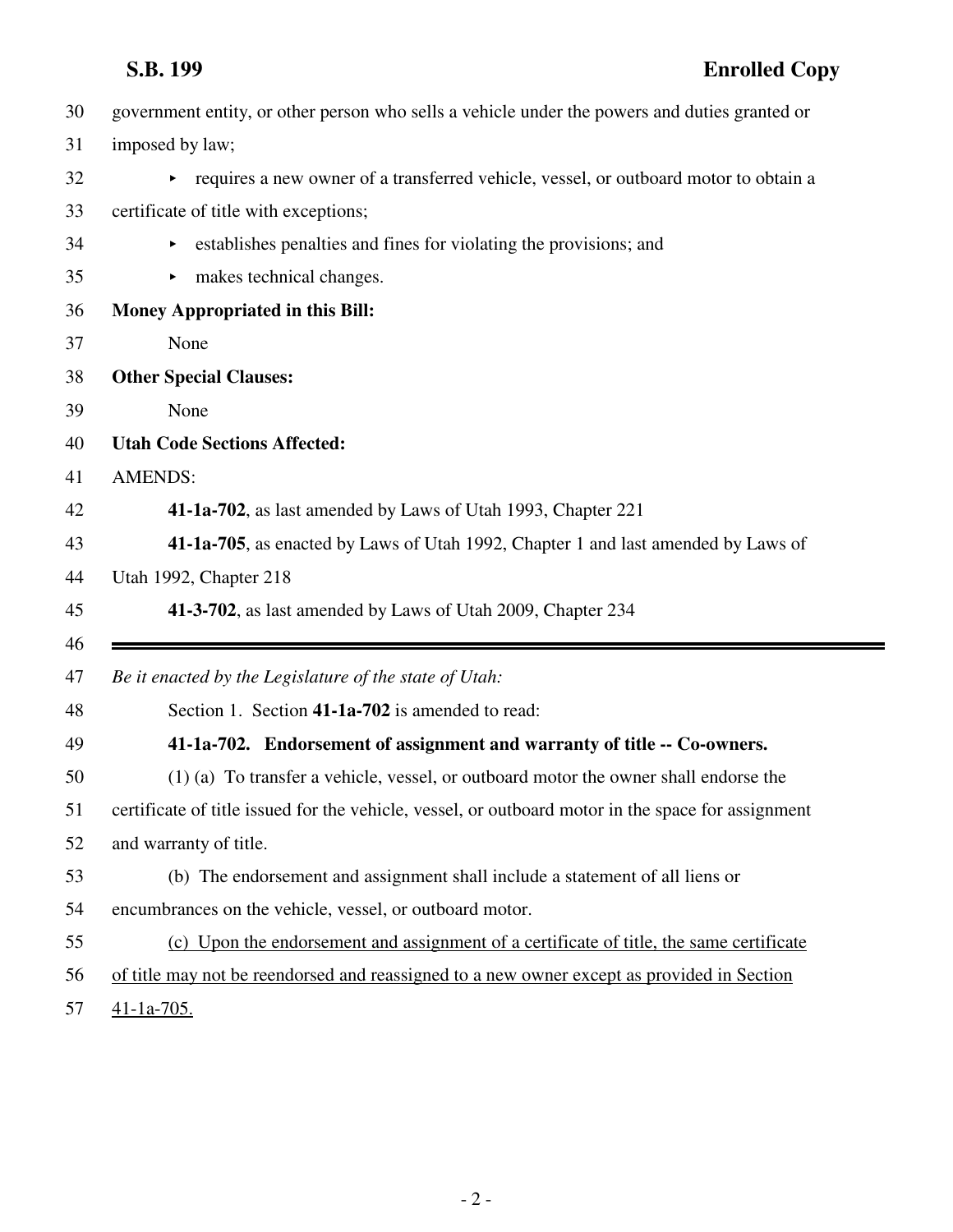| 58 | (2) (a) If a title certificate reflects the names of two or more people as co-owners in the        |
|----|----------------------------------------------------------------------------------------------------|
| 59 | alternative by use of the word "or" or "and/or," each co-owner is considered to have granted the   |
| 60 | other co-owners the absolute right to endorse and deliver title and to dispose of the vehicle,     |
| 61 | vessel, or outboard motor.                                                                         |
| 62 | (b) If the title certificate reflects the names of two or more people as co-owners in the          |
| 63 | conjunctive by use of the word "and," or the title does not reflect any alternative or conjunctive |
| 64 | word, the endorsement of each co-owner is required to transfer title to the vehicle, vessel, or    |
| 65 | outboard motor.                                                                                    |
| 66 | (3) The owner shall deliver the certificate of title containing the odometer disclosure            |
| 67 | statement required under Section 41-1a-902 and the certificate of registration to the purchaser    |
| 68 | or transferee at the time of, or within 48 hours after delivering the vehicle, vessel, or outboard |
| 69 | motor, as applicable, except as provided for under Sections 41-3-301, 41-1a-519, and               |
| 70 | 41-1a-709.                                                                                         |
| 71 | Section 2. Section 41-1a-705 is amended to read:                                                   |
|    |                                                                                                    |
| 72 | 41-1a-705. Persons that may sell, offer for sale, or display for sale a vehicle,                   |
| 73 | vessel, or outboard motor -- New owner shall title -- Penalties.                                   |
| 74 | (1) As used in this section, "immediate family member" means a person's spouse, child,             |
| 75 | spouse of a child living in the person's home, or parent.                                          |
| 76 | (2) (a) A person may not sell, offer for sale, or display for sale or exchange any vehicle,        |
| 77 | vessel, or outboard motor unless the person is:                                                    |
| 78 | a person licensed under Chapter 3, Motor Vehicle Business Regulation Act;<br>(i)                   |
| 79 | (ii) a motor vehicle auction;                                                                      |
| 80 | (iii) the lienholder or owner of the vehicle, vessel, or outboard motor as evidenced by            |
| 81 | the person's name being printed by the division on the certificate of title;                       |
| 82 | (iv) a person who has lawfully repossessed the vehicle, vessel, or outboard motor;                 |
| 83 | (v) a holder of a statutory lien on the vehicle who is selling the vehicle, vessel, or             |
| 84 | outboard motor through a motor vehicle auction;                                                    |

- 3 -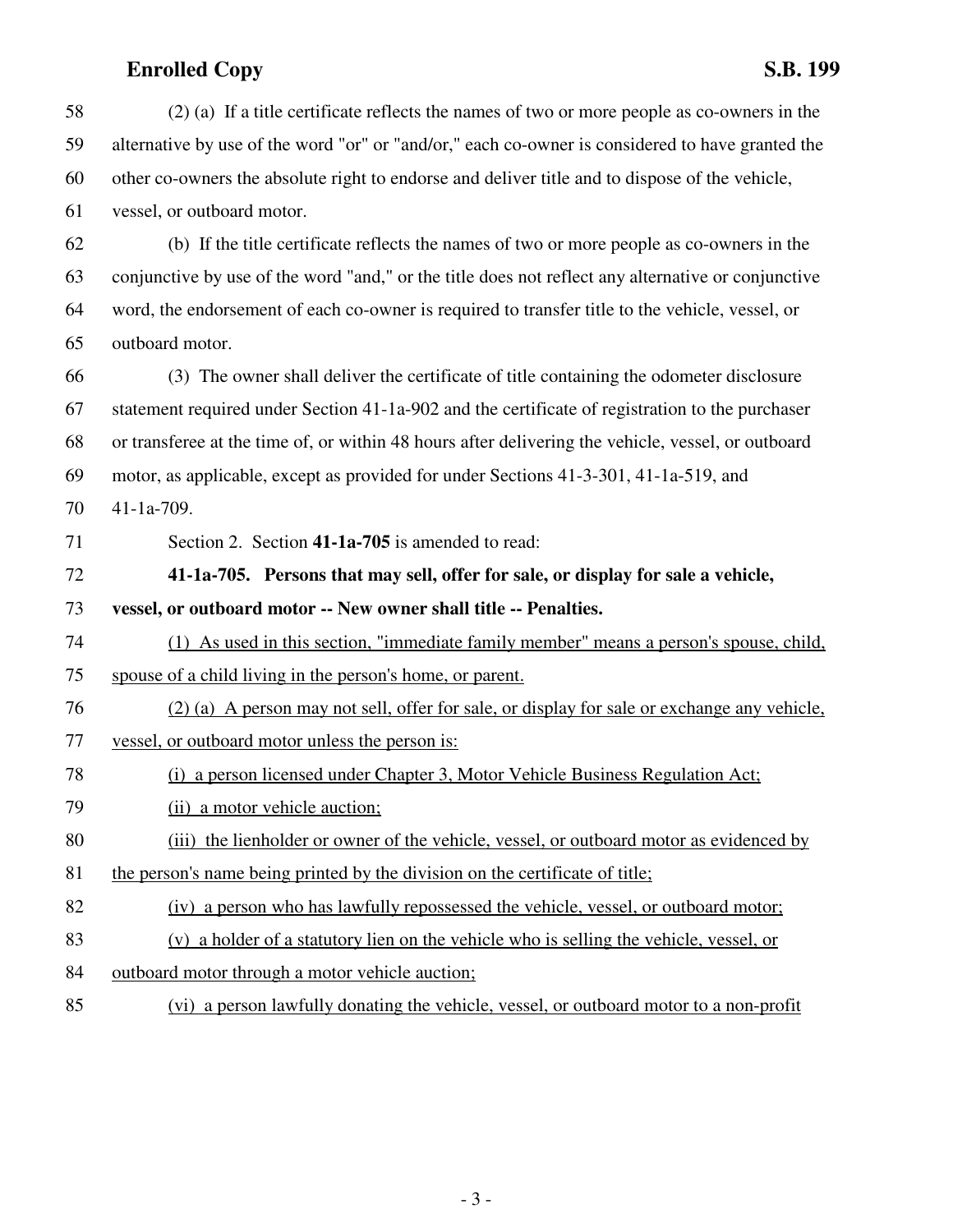| 86  | charitable organization;                                                                              |
|-----|-------------------------------------------------------------------------------------------------------|
| 87  | (vii) a non-profit charitable organization that receives donated vehicles and sells or                |
| 88  | disposes of them; or                                                                                  |
| 89  | (viii) a person lawfully selling the person's immediate family member's vehicle, vessel,              |
| 90  | or outboard motor.                                                                                    |
| 91  | (b) Subsection $(2)(a)$ does not apply to a personal representative, trustee, guardian,               |
| 92  | executor, administrator, sheriff, government entity, or other person who sells a vehicle, vessel,     |
| 93  | or outboard motor under the powers and duties granted or imposed by law.                              |
| 94  | $[(1)$ The] (3) Unless the new owner is a person listed in Subsections (2)(a)(i) through              |
| 95  | (viii), the new owner of a transferred vehicle, vessel, or outboard motor [may either] shall          |
| 96  | obtain a [new registration and] certificate of title for the vehicle, vessel, or outboard motor       |
| 97  | transferred to [him or transfer his title or interest in that vehicle, vessel, or outboard motor to a |
| 98  | third party] the new owner.                                                                           |
| 99  | $(2)$ A transferee may title a]                                                                       |
| 100 | (4) Unless the new owner is a person listed in Subsections $(2)(a)(i)$ through (viii), the            |
| 101 | owner of the vehicle, vessel, or outboard motor shall title the vehicle, vessel, or outboard motor    |
| 102 | by completing an application and presenting to the division a properly endorsed certificate of        |
| 103 | title, duplicate certificate of title, or other document of authority along with any additional       |
| 104 | documents the division may require to transfer the title.                                             |
| 105 | $(5)$ (a) A person who violates the provisions of Subsection (2) is guilty of a class B               |
| 106 | misdemeanor.                                                                                          |
| 107 | (b) A person who violates any of the provisions of this section shall pay all fees and                |
| 108 | taxes required under this chapter that resulted from the violation.                                   |
| 109 | (c) Each vehicle sold, offered for sale, or displayed for sale in violation of this section           |
| 110 | shall be a separate offense.                                                                          |
| 111 | (6) Nothing in this section applies to a person purchasing a vehicle from a motor                     |
| 112 | vehicle auction if the purchased vehicle is being transported out of the state.                       |
|     |                                                                                                       |

113 Section 3. Section **41-3-702** is amended to read: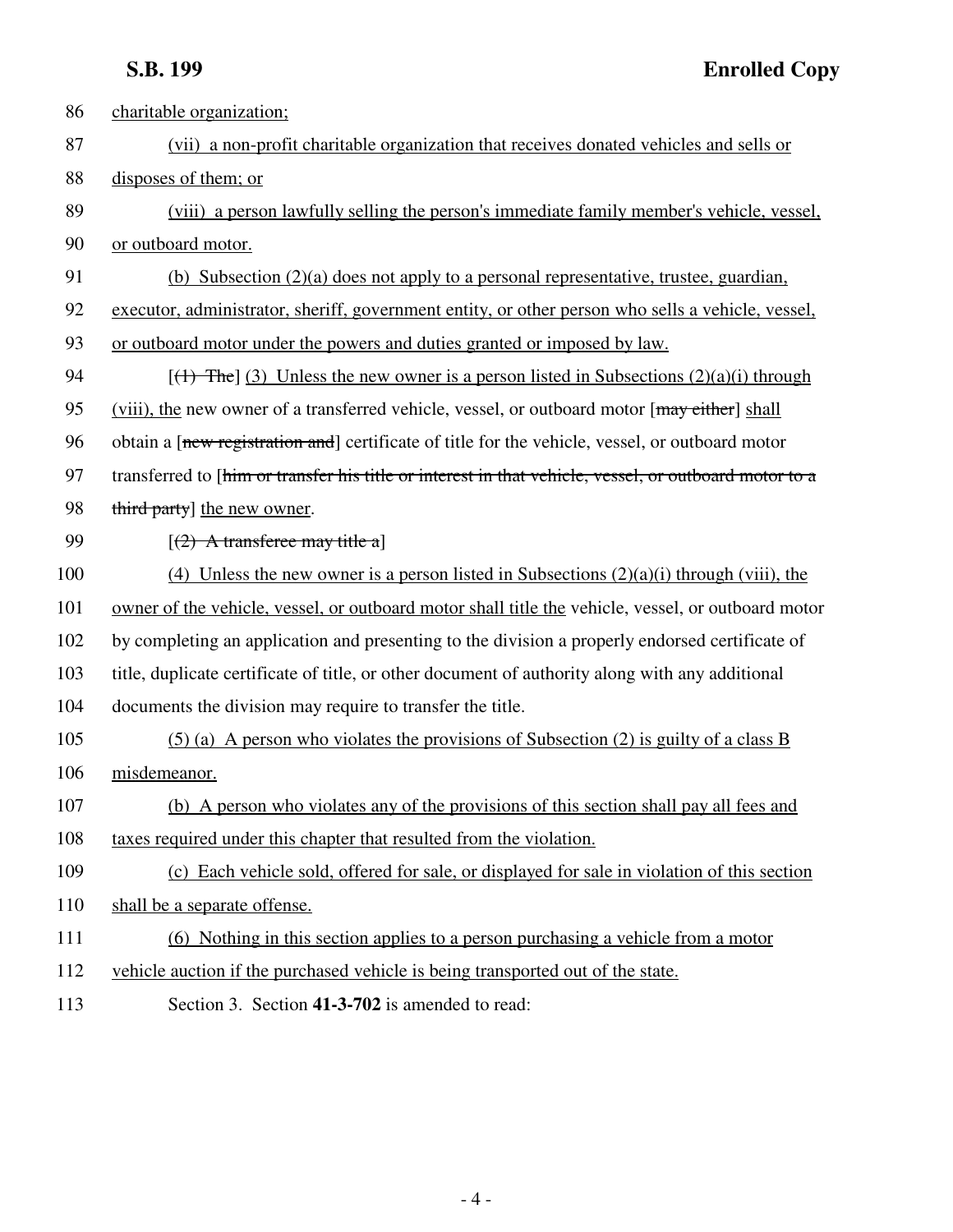| 114 | 41-3-702. Civil penalty for violation.                                                    |
|-----|-------------------------------------------------------------------------------------------|
| 115 | (1) The following are civil violations under this chapter and are in addition to criminal |
| 116 | violations under this chapter:                                                            |
| 117 | (a) Level I:                                                                              |
| 118 | (i) failing to display business license;                                                  |
| 119 | (ii) failing to surrender license of salesperson because of termination, suspension, or   |
| 120 | revocation;                                                                               |
| 121 | (iii) failing to maintain a separation from nonrelated motor vehicle businesses at        |
| 122 | licensed locations;                                                                       |
| 123 | (iv) issuing a temporary permit improperly;                                               |
| 124 | (v) failing to maintain records;                                                          |
| 125 | (vi) selling a new motor vehicle to a nonfranchised dealer or leasing company without     |
| 126 | licensing the motor vehicle;                                                              |
| 127 | (vii) special plate violation; and                                                        |
| 128 | (viii) failing to maintain a sign at a principal place of business.                       |
| 129 | $(b)$ Level II:                                                                           |
| 130 | (i) failing to report sale;                                                               |
| 131 | (ii) dismantling without a permit;                                                        |
| 132 | (iii) manufacturing without meeting construction or vehicle identification number         |
| 133 | standards;                                                                                |
| 134 | (iv) withholding customer license plates; or                                              |
| 135 | (v) selling a motor vehicle on consecutive days of Saturday and Sunday.                   |
| 136 | $(c)$ Level III:                                                                          |
| 137 | (i) operating without a principal place of business;                                      |
| 138 | (ii) selling a new motor vehicle without holding the franchise;                           |
| 139 | (iii) crushing a motor vehicle without proper evidence of ownership;                      |
| 140 | (iv) selling from an unlicensed location;                                                 |
| 141 | (v) altering a temporary permit;                                                          |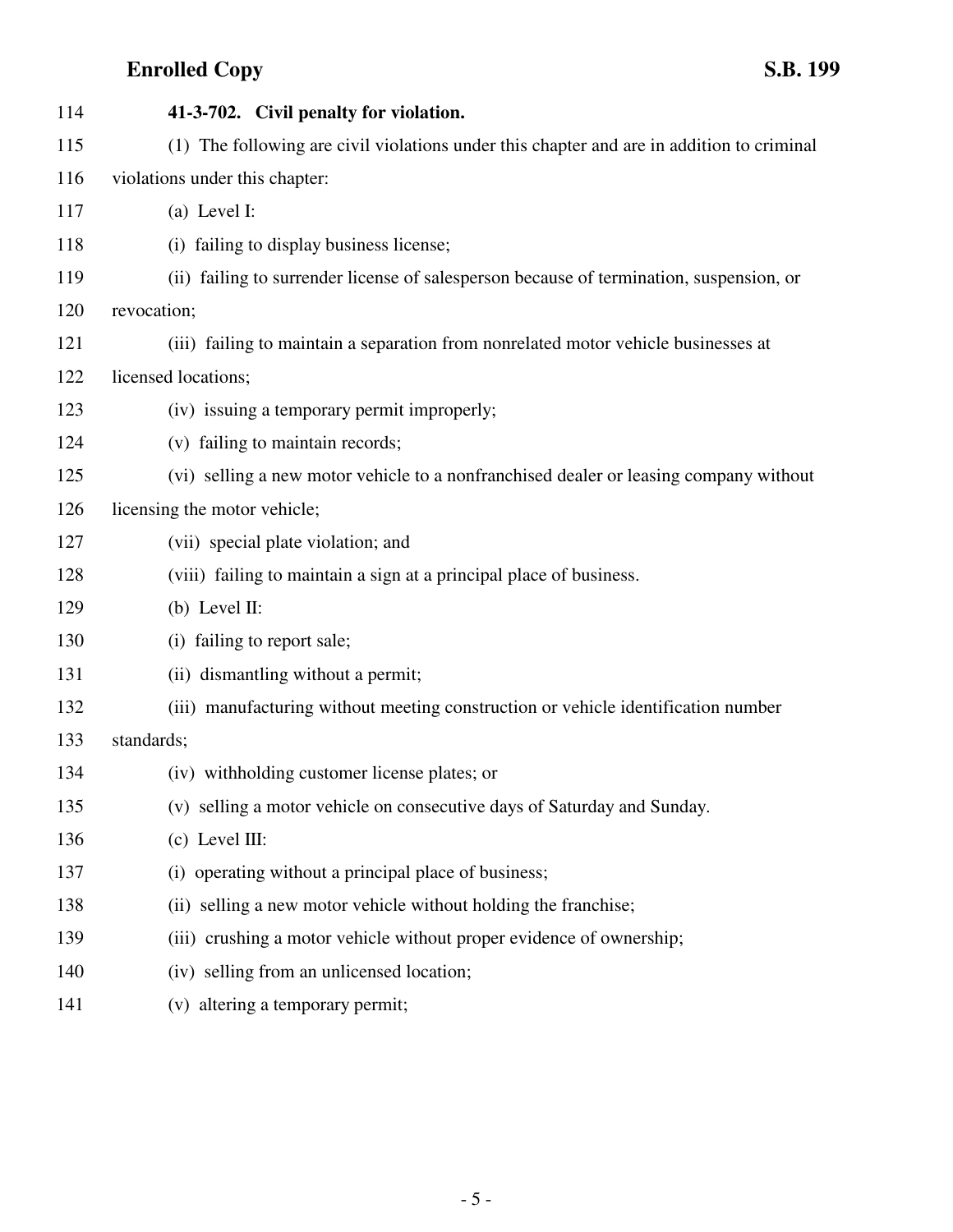| 142 | (vi) refusal to furnish copies of records;                                                     |
|-----|------------------------------------------------------------------------------------------------|
| 143 | (vii) assisting an unlicensed dealer or salesperson in sales of motor vehicles;                |
| 144 | (viii) advertising violation;                                                                  |
| 145 | (ix) failing to separately identify the fees required by Title 41, Chapter 1a, Motor           |
| 146 | Vehicle Act; [and]                                                                             |
| 147 | (x) encouraging or conspiring with unlicensed persons to solicit for prospective               |
| 148 | purchasers; [and]                                                                              |
| 149 | (xi) failing to title a vehicle with a salvage certificate that is purchased at or through a   |
| 150 | motor vehicle auction within 15 days of the purchase as required under Subsection              |
| 151 | 41-3-201(3)(e)[.]; and                                                                         |
| 152 | (xii) selling, offering for sale, or displaying for sale or exchange a vehicle, vessel, or     |
| 153 | outboard motor in violation of Section 41-1a-705.                                              |
| 154 | $(2)$ (a) The schedule of civil penalties for violations of Subsection $(1)$ is:               |
| 155 | (i) Level I: \$25 for the first offense, \$100 for the second offense, and \$250 for the third |
| 156 | and subsequent offenses;                                                                       |
| 157 | (ii) Level II: \$100 for the first offense, \$250 for the second offense, and \$1,000 for the  |
| 158 | third and subsequent offenses; and                                                             |
| 159 | (iii) Level III: \$250 for the first offense, \$1,000 for the second offense, and \$5,000 for  |
| 160 | the third and subsequent offenses.                                                             |
| 161 | (b) When determining under this section if an offense is a second or subsequent                |
| 162 | offense, only prior offenses committed within the 12 months prior to the commission of the     |
| 163 | current offense may be considered.                                                             |
| 164 | (3) The following are civil violations in addition to criminal violations under Section        |
| 165 | $41-1a-1008$ :                                                                                 |
| 166 | (a) knowingly selling a salvage vehicle, as defined in Section 41-1a-1001, without             |
| 167 | disclosing that the salvage vehicle has been repaired or rebuilt;                              |
| 168 | (b) knowingly making a false statement on a vehicle damage disclosure statement, as            |
| 169 | defined in Section 41-1a-1001; or                                                              |